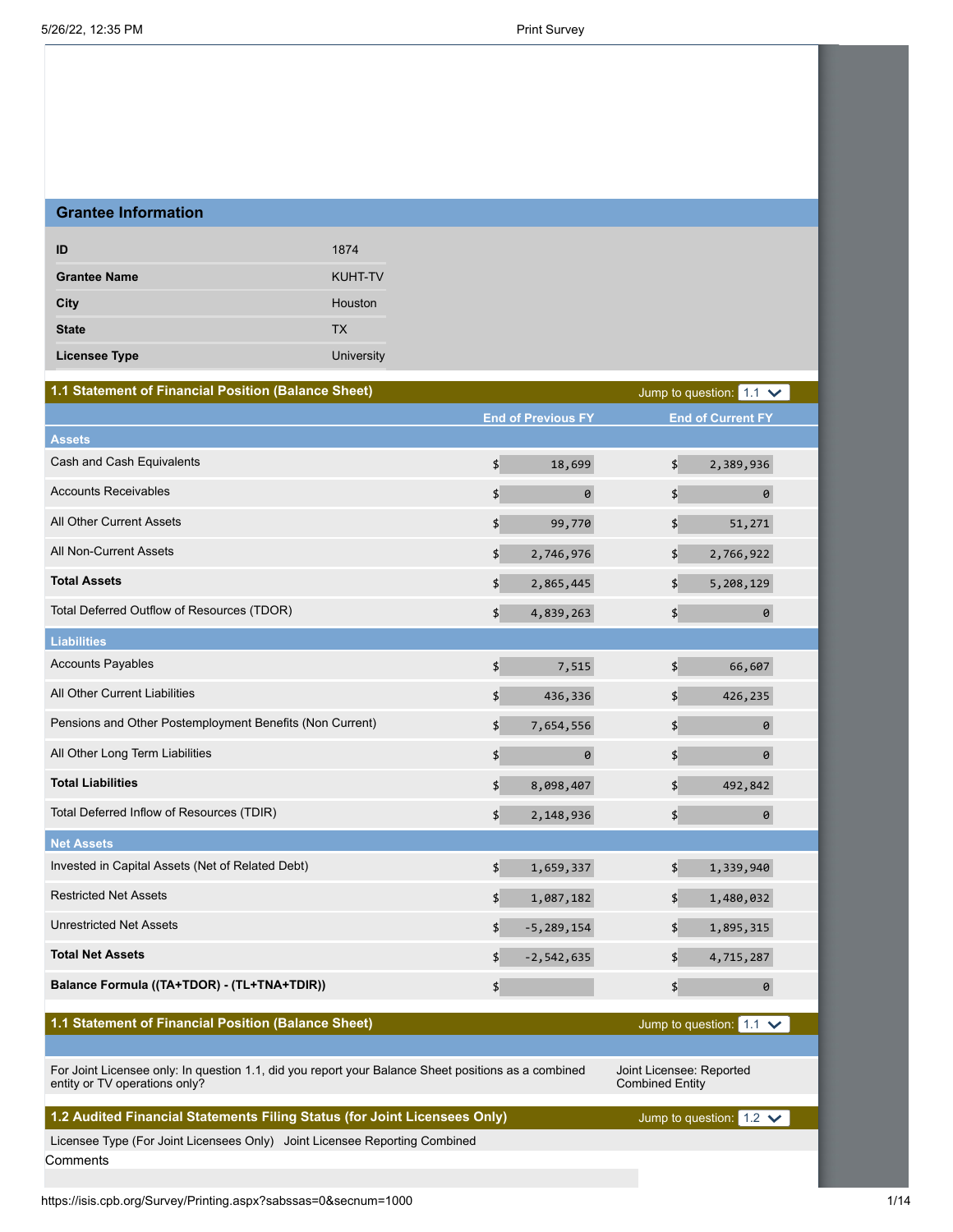| <b>Question</b>                                                | <b>Comment</b>                                                                                                                                                                                                                                                                                                                                                                                                                                                                                                                                                                                    |
|----------------------------------------------------------------|---------------------------------------------------------------------------------------------------------------------------------------------------------------------------------------------------------------------------------------------------------------------------------------------------------------------------------------------------------------------------------------------------------------------------------------------------------------------------------------------------------------------------------------------------------------------------------------------------|
| Current                                                        | The station received additional funds (American Rescue Plan), liabilities were down due to                                                                                                                                                                                                                                                                                                                                                                                                                                                                                                        |
| Year-                                                          | reduce cost for personnel, projects, supplies, technology (etc.). The following has been removed                                                                                                                                                                                                                                                                                                                                                                                                                                                                                                  |
| End:                                                           | and has been determined to be the responsibility of the UH System. Pension and other                                                                                                                                                                                                                                                                                                                                                                                                                                                                                                              |
| Total                                                          | postemployment benefits ("OPEB") related liabilities, deferred inflows and outflows of resources                                                                                                                                                                                                                                                                                                                                                                                                                                                                                                  |
| Assets                                                         | and related expenses.                                                                                                                                                                                                                                                                                                                                                                                                                                                                                                                                                                             |
| Current                                                        | The station received additional funds (American Rescue Plan), liabilities were down due to                                                                                                                                                                                                                                                                                                                                                                                                                                                                                                        |
| Year-                                                          | reduce cost for personnel, projects, supplies, technology (etc.). The following has been removed                                                                                                                                                                                                                                                                                                                                                                                                                                                                                                  |
| End:                                                           | and has been determined to be the responsibility of the UH System. Pension and other                                                                                                                                                                                                                                                                                                                                                                                                                                                                                                              |
| Total                                                          | postemployment benefits ("OPEB") related liabilities, deferred inflows and outflows of resources                                                                                                                                                                                                                                                                                                                                                                                                                                                                                                  |
| Liabilities                                                    | and related expenses.                                                                                                                                                                                                                                                                                                                                                                                                                                                                                                                                                                             |
| Current                                                        | The station received additional funds (American Rescue Plan), liabilities were down due to                                                                                                                                                                                                                                                                                                                                                                                                                                                                                                        |
| Year-                                                          | reduce cost for personnel, projects, supplies, technology (etc.). The following has been removed                                                                                                                                                                                                                                                                                                                                                                                                                                                                                                  |
| End:                                                           | and has been determined to be the responsibility of the UH System. Pension and other                                                                                                                                                                                                                                                                                                                                                                                                                                                                                                              |
| <b>Total Net</b>                                               | postemployment benefits ("OPEB") related liabilities, deferred inflows and outflows of resources                                                                                                                                                                                                                                                                                                                                                                                                                                                                                                  |
| Assets                                                         | and related expenses.                                                                                                                                                                                                                                                                                                                                                                                                                                                                                                                                                                             |
| <b>Previous</b><br>Year-<br>End:<br><b>Total Net</b><br>Assets | Between 2019 and 2020: 1. HPM's comprehensive annual audited financials present a<br>consolidated view including both Radio and TV. The total Assets and total Liabilities reported on<br>the SABS survey only represents the TV portions of the balances. 2. The total net Assets (joint<br>net position) changed significantly from 2019 to 2020 due to decreases in Current Assets (cash<br>and cash equivalents) and Non-Current Assets (capital assets decreased by over \$600,000 with<br>consideration to both stations). The variance should also be attributed to Assets and Liabilities |

changes stemming from year-to-year Deferred Outflows of Resources, Deferred Inflows of

Resources, and Pensions/Other post-employment benefits.

| 2.1 Total Station Revenue                                                      | Jump to question: $2.1 \times$ |
|--------------------------------------------------------------------------------|--------------------------------|
|                                                                                | Total (\$)                     |
| <b>Passive Revenue</b>                                                         |                                |
| Royalties                                                                      | \$<br>100,797                  |
| <b>Copyright Tribunal Distributions</b>                                        | \$                             |
| Gains on Sale of Assets - Property and Equipment                               | \$                             |
| Interest and Dividends: Non-Endowment                                          | \$<br>110                      |
| Interest and Dividends: Endowment                                              | \$                             |
| Realized Gains (Losses) on Marketable Securities Transactions: Non-Endowment   | \$                             |
| Realized Gains (Losses) on Marketable Securities Transactions: Endowment       | \$<br>111,603                  |
| Unrealized Gains (Losses) on Marketable Securities Transactions: Non-Endowment | \$                             |
| Unrealized Gains (Losses) on Marketable Securities Transactions: Endowment     | \$<br>114,924                  |
| <b>Total Passive Revenue</b>                                                   | \$<br>327,434                  |
| <b>Non-Passive Revenue</b>                                                     |                                |
| CPB CSG                                                                        | \$<br>1,759,302                |
| Membership (Contributions < \$1,000)                                           | \$<br>3,546,797                |
| Major Giving (Contributions >= \$1,000)                                        | 2,567,726<br>\$                |
| Planned Giving (Realized)                                                      | \$<br>27,975                   |
| Capital                                                                        | \$                             |
| Endowment                                                                      | \$<br>25,000                   |
| Grant Solicitation (Competitive)                                               | \$                             |
| <b>Production Underwriting</b>                                                 | \$<br>0                        |
| Spot/Run of Schedule Underwriting                                              | \$<br>470,503                  |
| All Other Underwriting                                                         | \$<br>0                        |
| <b>Contract Production &amp; Services</b>                                      | \$                             |
| <b>Content Distribution Activities</b>                                         | \$<br>$\theta$                 |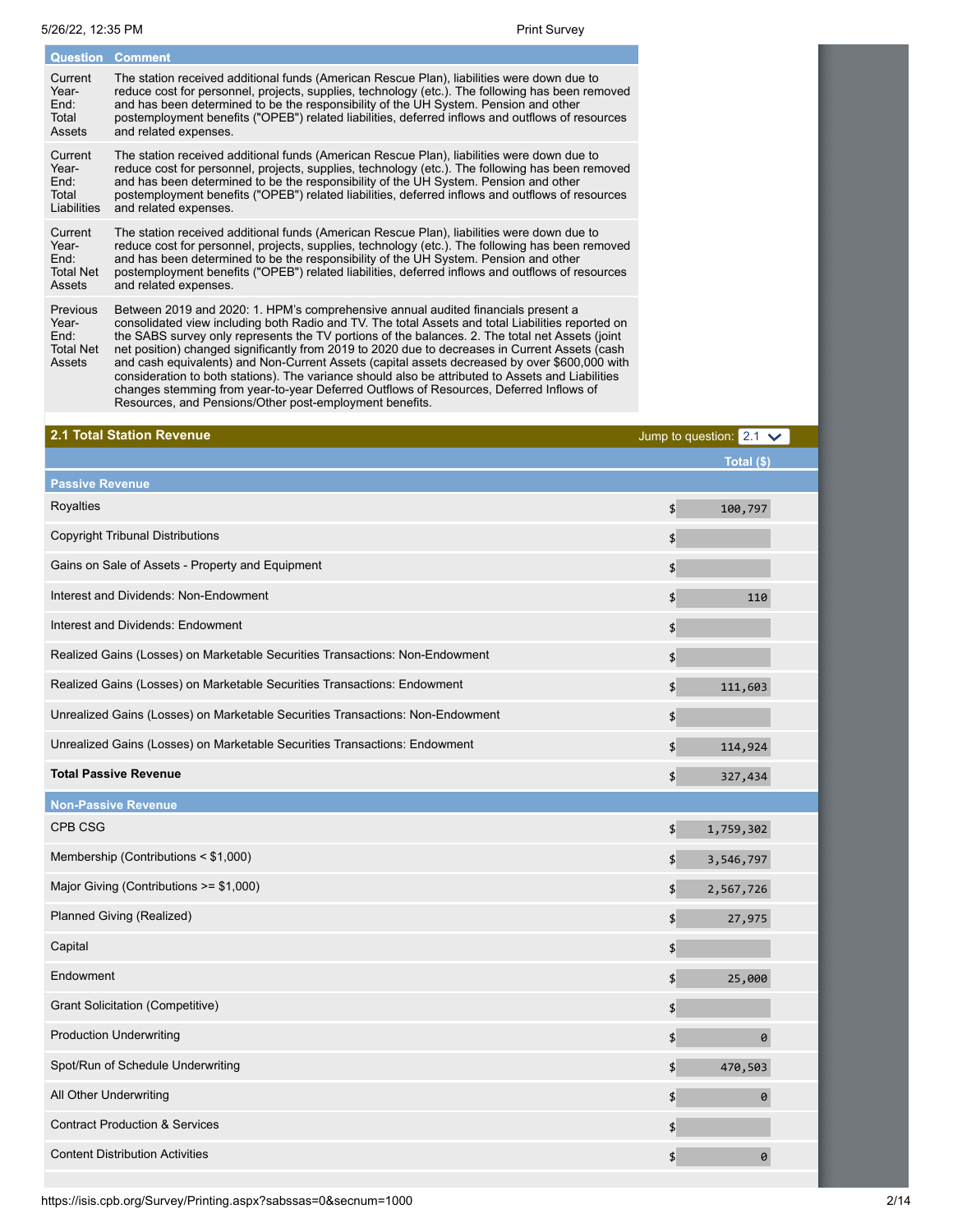| Program Guide                                 |                    |
|-----------------------------------------------|--------------------|
| Auction                                       |                    |
| <b>Subsidiaries</b>                           |                    |
| State Government Appropriation (Unrestricted) |                    |
| All Other                                     | 3,553,170<br>\$    |
| <b>Total Non-Passive Revenue</b>              | 11,950,473<br>\$   |
| <b>Total Station Revenue</b>                  | 12, 277, 907<br>\$ |
|                                               |                    |

## **2.2 Revenue Sources and Type**

Jump to question:  $2.2 \times$ 

|                                                                        |                                                             | <b>Trade/In-Kind</b><br><b>Revenue</b> | <b>Indirect Support</b><br>including<br><b>Occupancy</b>                        |                             | <b>Capital</b> |               | <b>Endowment</b> |                     | <b>All Other</b><br><b>Revenue</b> |                           | <b>Total</b>   |
|------------------------------------------------------------------------|-------------------------------------------------------------|----------------------------------------|---------------------------------------------------------------------------------|-----------------------------|----------------|---------------|------------------|---------------------|------------------------------------|---------------------------|----------------|
| Federal<br>Government<br>(Non-CPB)                                     | $\boldsymbol{\phi}$                                         |                                        | ------------                                                                    | $\boldsymbol{\phi}$         |                | $\frac{4}{5}$ |                  | \$                  |                                    | \$                        | $\pmb{\Theta}$ |
| <b>State</b><br>Government                                             | \$                                                          |                                        | \$                                                                              | $\boldsymbol{\mathsf{L}}$   |                | \$            |                  | \$                  |                                    | \$                        | $\Theta$       |
| Local and All<br>Other<br>Government                                   | $\boldsymbol{\phi}$                                         |                                        | \$                                                                              | $\boldsymbol{\phi}$         |                | \$            |                  | \$                  |                                    | \$                        | $\pmb{\Theta}$ |
| <b>CPB</b>                                                             | \$                                                          |                                        |                                                                                 | $\boldsymbol{\mathsf{L}}$   | $\Theta$       | \$            |                  | \$                  | 1,759,302                          | \$                        | 1,759,302      |
| <b>PBS</b>                                                             | \$                                                          |                                        | ----------                                                                      | $\boldsymbol{\mathsf{L}}$   |                | \$            |                  | \$                  |                                    | \$                        | $\pmb{\Theta}$ |
| <b>NPR</b>                                                             | \$                                                          |                                        | --------                                                                        | $\frac{1}{2}$               |                | \$            |                  | \$                  |                                    | \$                        | $\pmb{\Theta}$ |
| Public<br><b>Broadcasting</b><br><b>Stations</b>                       | \$                                                          |                                        | ---------                                                                       | \$                          |                | \$            |                  | \$                  |                                    | \$                        | $\theta$       |
| Individuals                                                            | \$                                                          |                                        | ------                                                                          | \$                          |                | \$            | 25,000           | \$                  | 6,178,327                          | \$                        | 6,203,327      |
| <b>Businesses</b><br>(For Profit<br>Entities)                          | $\boldsymbol{\phi}$                                         |                                        |                                                                                 | $\frac{4}{5}$               |                | \$            |                  | \$                  | 977,922                            | \$                        | 977,922        |
| Foundations<br>(Not For<br>Profit<br>Entities)                         | $\boldsymbol{\mathsf{L}}$                                   |                                        | ------                                                                          | \$                          |                | \$            |                  | \$                  | 188,475                            | \$                        | 188,475        |
| State and<br>State<br>Supported<br>Colleges and<br><b>Universities</b> | $\boldsymbol{\phi}$                                         |                                        | \$<br>1,532,599                                                                 | $\boldsymbol{\updownarrow}$ |                | \$            |                  | \$                  | 105,511                            | \$                        | 1,638,110      |
| Private<br>Colleges and<br><b>Universities</b>                         | \$                                                          |                                        | $\boldsymbol{\mathsf{S}}$                                                       | $\boldsymbol{\mathsf{L}}$   |                | \$            |                  | \$                  |                                    | \$                        | $\Theta$       |
| All Other<br>Sources                                                   | \$                                                          |                                        |                                                                                 | $\boldsymbol{\phi}$         |                | \$            | 226,527          | \$                  | 1,284,244                          | $\boldsymbol{\mathsf{L}}$ | 1,510,771      |
| <b>Total</b><br><b>Station</b><br>Revenue                              | $\boldsymbol{\phi}$                                         | $\pmb{\Theta}$                         | $\frac{4}{5}$<br>1,532,599                                                      | $\boldsymbol{\phi}$         | $\theta$       | \$            | 251,527          | $\boldsymbol{\phi}$ | 10,493,781                         | \$                        | 12, 277, 907   |
| Comments                                                               |                                                             |                                        |                                                                                 |                             |                |               |                  |                     |                                    |                           |                |
| <b>Question</b>                                                        |                                                             | <b>Comment</b>                         |                                                                                 |                             |                |               |                  |                     |                                    |                           |                |
| All Other                                                              | The station incurred increases in CPB grant funding.        |                                        |                                                                                 |                             |                |               |                  |                     |                                    |                           |                |
| <b>Total Passive Revenue</b>                                           |                                                             | endowment during 2021.                 | The station experienced increases in royalties and unrealized/realized gains on |                             |                |               |                  |                     |                                    |                           |                |
| All Other Revenue from:                                                | The station received additional funds American Rescue Plan. |                                        |                                                                                 |                             |                |               |                  |                     |                                    |                           |                |

All Other Sources All Other Revenue from: Foundations Foundations and nonprofit associations - program and program underwriting (slight decrease) due to covid-19 impact. Endowment Revenue from: All Other Sources The station experienced increases in unrealized/realized gains on endowment during 2021.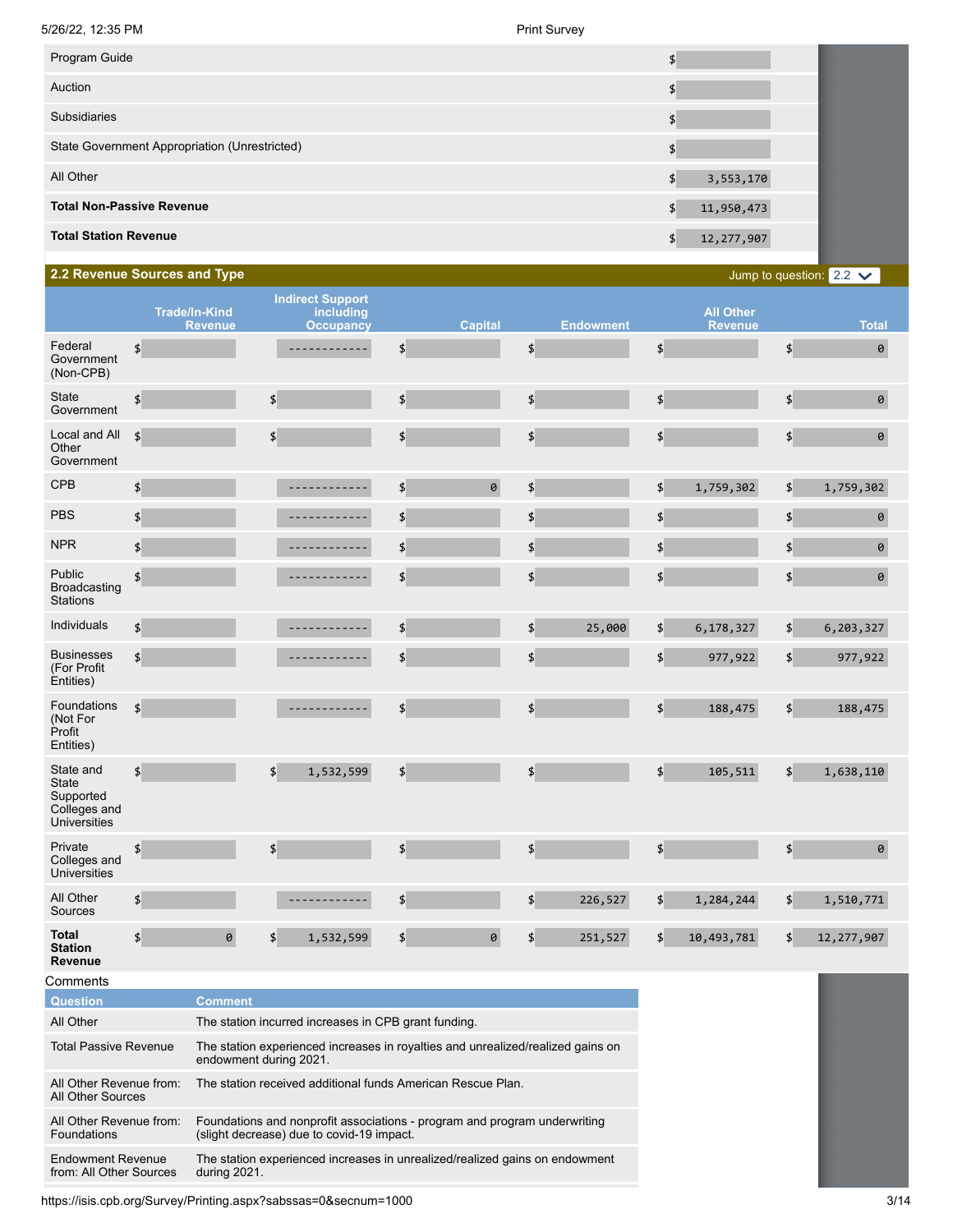| <b>Question</b>         | <b>Comment</b>                                                              |
|-------------------------|-----------------------------------------------------------------------------|
| <b>Total Endowment</b>  | The station experienced increases in realized/unrealized gains on endowment |
| Revenue                 | during 2021.                                                                |
| Total Revenue from: All | The station experienced increases in unrealized/realized gains on endowment |
| <b>Other Sources</b>    | during 2021 and received additional funds American Rescue Plan.             |
| Total Revenue from:     | Foundations and nonprofit associations - program and program underwriting   |
| <b>Foundations</b>      | (slight decrease) due to covid-19 impact.                                   |

| 3.1 Station Expenses (Excluding Depreciation)                                                                   |                                               |                             |                                |                        |                                                             |                           | Jump to question: $3.1 \times$  |  |
|-----------------------------------------------------------------------------------------------------------------|-----------------------------------------------|-----------------------------|--------------------------------|------------------------|-------------------------------------------------------------|---------------------------|---------------------------------|--|
|                                                                                                                 | <b>Full Time</b><br><b>Equivalents (FTEs)</b> |                             | <b>Total Personnel</b><br>Cost |                        | Direct,<br><b>Indirect &amp; In-Kind</b><br><b>Expenses</b> |                           | <b>Total</b><br><b>Expenses</b> |  |
| <b>Corporate Management &amp;</b><br><b>Support</b>                                                             |                                               |                             |                                |                        |                                                             |                           |                                 |  |
| General Management (CEO,<br>COO, General Counsel, etc. -<br>Do Not Allocate any time from<br>these individuals) | 4.00                                          | \$                          | 911,474                        |                        | --------                                                    | $\boldsymbol{\phi}$       | 911,474                         |  |
| Finance and HR                                                                                                  | 0                                             | $\frac{4}{5}$               | 0                              |                        | -----------                                                 | $\boldsymbol{\mathsf{L}}$ | 0                               |  |
| <b>Administrative Support</b>                                                                                   | 3.00                                          | \$                          | 79,541                         |                        |                                                             | \$                        | 79,541                          |  |
| <b>Total Corporate</b><br><b>Management &amp; Support</b>                                                       | 7.00                                          | \$                          | 991,015                        | \$                     | 2,193,350                                                   | \$                        | 3, 184, 365                     |  |
| <b>Development</b>                                                                                              |                                               |                             |                                |                        |                                                             |                           |                                 |  |
| Membership - Pledge/On-Air                                                                                      | 0.50                                          | \$                          | 50,055                         | $\left  \right\rangle$ | 347,100                                                     | \$                        | 397,155                         |  |
| Membership - Direct Mail                                                                                        |                                               | \$                          | 0                              | \$                     |                                                             | \$                        | 0                               |  |
| Membership - Telemarketing                                                                                      |                                               | \$                          | $\Theta$                       | $\left  \right\rangle$ |                                                             | \$                        | 0                               |  |
| Membership - Web/Online<br>Fundraising                                                                          | 1.20                                          | \$                          | 87,724                         | $\left  \right\rangle$ |                                                             | \$                        | 87,724                          |  |
| Membership - All Other                                                                                          | 1.00                                          | \$                          | 70,575                         | \$                     | 457,052                                                     | \$                        | 527,627                         |  |
| <b>Major Giving</b>                                                                                             | 1.10                                          | \$                          | 55,142                         | \$                     |                                                             | \$                        | 55,142                          |  |
| <b>Planned Giving</b>                                                                                           |                                               | \$                          | $\theta$                       | $\boldsymbol{\phi}$    |                                                             | \$                        | 0                               |  |
| <b>Capital Campaigns</b>                                                                                        |                                               | \$                          | 0                              | \$                     |                                                             | \$                        | 0                               |  |
| <b>Endowment Campaigns</b>                                                                                      |                                               | \$                          | $\Theta$                       | \$                     |                                                             | \$                        | 0                               |  |
| <b>Grant Solicitation</b><br>(Competitive)                                                                      |                                               | \$                          | $\Theta$                       | $\left  \right\rangle$ |                                                             | \$                        | 0                               |  |
| <b>Total Development</b>                                                                                        | 3.80                                          | \$                          | 263,496                        | \$                     | 804,152                                                     | \$                        | 1,067,648                       |  |
| <b>Auction</b>                                                                                                  |                                               |                             |                                |                        |                                                             |                           |                                 |  |
| Auction                                                                                                         |                                               | \$                          | 0                              | \$                     |                                                             | \$                        | 0                               |  |
| <b>Underwriting</b>                                                                                             |                                               |                             |                                |                        |                                                             |                           |                                 |  |
| <b>National Production</b><br>Underwriting                                                                      | $\theta$                                      | \$                          | $\theta$                       |                        | ---------                                                   | \$                        | $\Theta$                        |  |
| <b>Local Production Underwriting</b>                                                                            | $\theta$                                      | $\boldsymbol{\updownarrow}$ | $\theta$                       |                        |                                                             | \$                        | 0                               |  |
| Spot/Run of Schedule<br>Underwriting                                                                            | $\theta$                                      | \$                          | 0                              |                        | --------                                                    | $\boldsymbol{\phi}$       | 0                               |  |
| <b>Educational Services</b><br>Underwriting                                                                     | $\theta$                                      | \$                          | $\theta$                       |                        | ---------                                                   | $\boldsymbol{\phi}$       | 0                               |  |
| <b>Community Engagement</b><br>Underwriting                                                                     | $\theta$                                      | \$                          | $\theta$                       |                        | -----------                                                 | $\boldsymbol{\phi}$       | 0                               |  |
| Special Event & Other<br>Underwriting                                                                           | 0                                             | \$                          | $\theta$                       |                        | -----------                                                 | \$                        | 0                               |  |
| <b>Total Underwriting</b>                                                                                       |                                               | $\boldsymbol{\updownarrow}$ | $\theta$                       | \$                     | 83,214                                                      | \$                        | 83,214                          |  |
| Programming                                                                                                     |                                               |                             |                                |                        |                                                             |                           |                                 |  |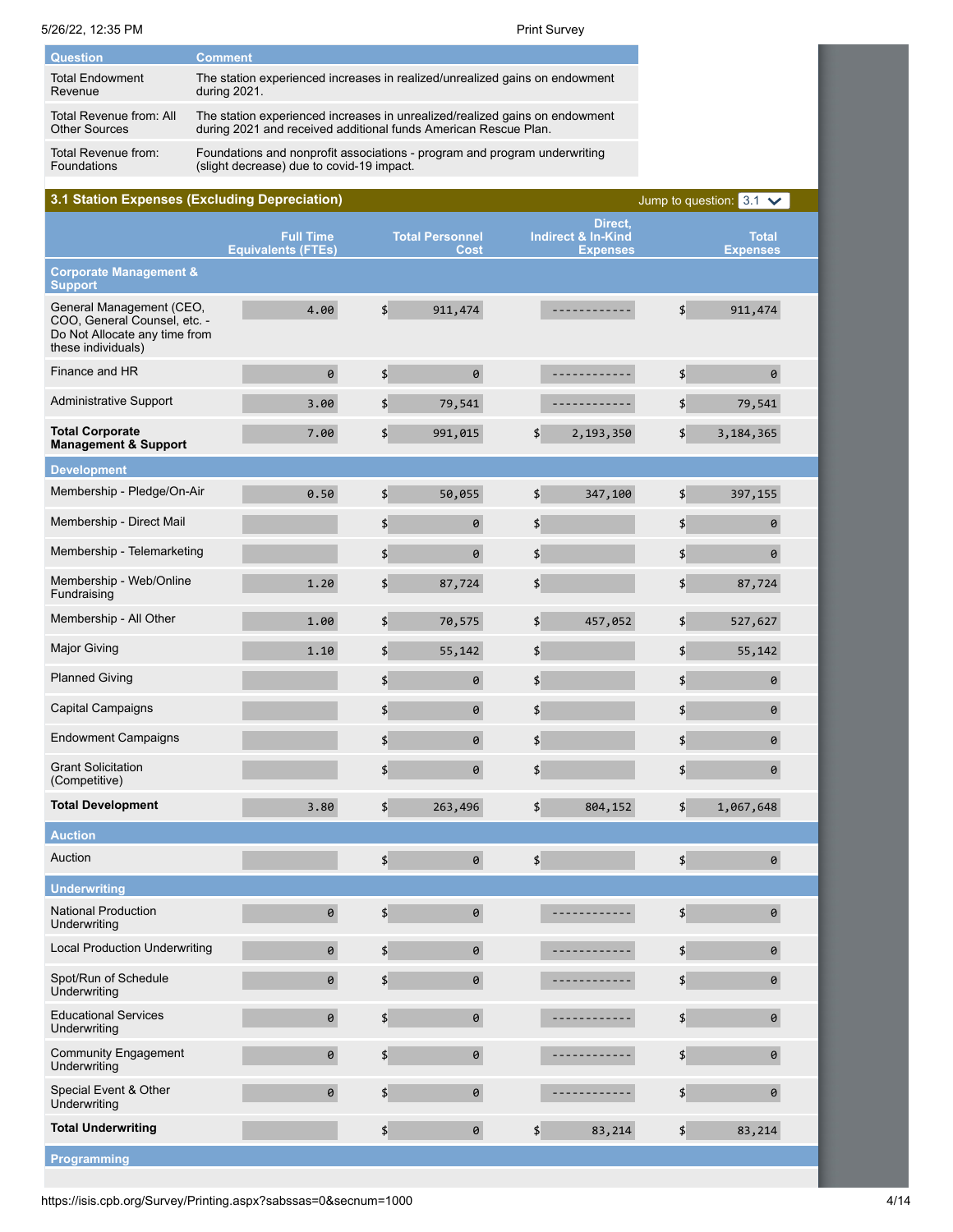| 5/26/22, 12:35 PM                                                          |          |                     |           |                     | <b>Print Survey</b> |                            |                                |
|----------------------------------------------------------------------------|----------|---------------------|-----------|---------------------|---------------------|----------------------------|--------------------------------|
| Program Acquisition                                                        |          | \$                  | $\theta$  | \$                  | 2,641,905           | $\pmb{\mathfrak{z}}$       | 2,641,905                      |
| Program Scheduling                                                         |          | $\boldsymbol{\phi}$ | 0         | \$                  |                     | $\boldsymbol{\mathsf{L}}$  | 0                              |
| <b>Total Programming</b>                                                   |          | \$                  | $\theta$  | \$                  | 2,641,905           | \$                         | 2,641,905                      |
| <b>Production</b>                                                          |          |                     |           |                     |                     |                            |                                |
| <b>National Broadcast Production</b>                                       | $\theta$ | $\boldsymbol{\phi}$ | $\theta$  | \$                  | $\pmb{\theta}$      | $\boldsymbol{\mathsf{L}}$  |                                |
| <b>Local Broadcast Production</b>                                          | 0        | \$                  | 0         | \$                  | 19,000              | \$                         | 19,000                         |
| <b>Contract Production &amp;</b><br>Services                               | 5.75     | \$                  | 510,598   | \$                  |                     | $\boldsymbol{\mathsf{L}}$  | 510,598                        |
| Non Broadcast Production<br>(including Fixed Point to Point,<br>Web, etc.) | $\theta$ | \$                  | $\theta$  | \$                  | $\pmb{\Theta}$      | $\boldsymbol{\mathsf{\$}}$ |                                |
| <b>Total Production</b>                                                    | 5.75     | $\frac{4}{5}$       | 510,598   | $\boldsymbol{\phi}$ | 19,000              | $\boldsymbol{\phi}$        | 529,598                        |
| <b>Content Distribution &amp;</b><br>Delivery (CD&D)                       |          |                     |           |                     |                     |                            |                                |
| Transmission/Distribution                                                  | 0.25     | $\boldsymbol{\phi}$ | 31,040    |                     | .                   | $\boldsymbol{\phi}$        | 31,040                         |
| Operations (Master Control)                                                | 1.00     | \$                  | 73,050    |                     | --------            | \$                         | 73,050                         |
| <b>Technical Maintenance</b>                                               | 4.00     | \$                  | 397,422   |                     | <u>.</u>            | $\boldsymbol{\mathsf{L}}$  | 397,422                        |
| <b>Production Support</b>                                                  | 0.25     | \$                  | 31,040    |                     | -------             | \$                         | 31,040                         |
| Information Technology                                                     | 3.00     | \$                  | 290,864   |                     | ----------          | \$                         | 290,864                        |
| <b>Total CD&amp;D</b>                                                      | 8.50     | \$                  | 823,416   | \$                  | 214,428             | \$                         | 1,037,844                      |
| <b>Educational Services and</b><br><b>Community Engagement</b>             |          |                     |           |                     |                     |                            |                                |
| <b>Educational Services</b>                                                | 0.25     | $\boldsymbol{\phi}$ | 31,040    | \$                  | $\pmb{\theta}$      | $\boldsymbol{\phi}$        | 31,040                         |
| <b>Community Engagement</b>                                                | 0        | \$                  | 0         | \$                  | 0                   | \$                         |                                |
| <b>Total Educational Services</b><br>and Community<br>Engagement           | 0.25     | \$                  | 31,040    | \$                  |                     | \$                         | 31,040                         |
| <b>Marketing/ CRM</b>                                                      |          |                     |           |                     |                     |                            |                                |
| Marketing, PR &<br>Communications                                          | 1.25     | \$                  | 123,844   | $\boldsymbol{\phi}$ |                     | $\boldsymbol{\mathsf{S}}$  | 123,844                        |
| Program Guide                                                              | 0.25     | \$                  | 31,040    | \$                  |                     | $\boldsymbol{\mathsf{\$}}$ | 31,040                         |
| <b>Viewer &amp; Member Services</b>                                        | 3.20     | \$                  | 175,437   | \$                  |                     | $\boldsymbol{\mathsf{L}}$  | 175,437                        |
| <b>Special Events</b>                                                      |          | \$                  | $\Theta$  | \$                  |                     | \$                         | 0                              |
| <b>Total Customer/Relationship</b><br>Management                           | 4.70     | \$                  | 330,321   | \$                  | 0                   | \$                         | 330,321                        |
| <b>Other Activities &amp;</b><br><b>Services</b>                           |          |                     |           |                     |                     |                            |                                |
| <b>Other Activities &amp; Services</b>                                     |          | \$                  | $\theta$  | \$                  |                     | $\boldsymbol{\mathsf{L}}$  | 0                              |
| <b>Total Station Expenses</b><br>(Excluding Depreciation)                  | 30.00    | $\boldsymbol{\phi}$ | 2,949,886 | $\boldsymbol{\phi}$ | 5,956,049           | $\boldsymbol{\phi}$        | 8,905,935                      |
| 3.2 Other Activities & Services                                            |          |                     |           |                     |                     |                            | Jump to question: $3.2 \times$ |

Please Describe Other Activities & Services

(Required if this expense category is utilized in Station Expenses)

| 3.3 Student/Intern Personnel (Detailed Break-out from station FTEs) | Jump to question: $3.3 \times$                |
|---------------------------------------------------------------------|-----------------------------------------------|
|                                                                     | <b>Full Time</b><br><b>Equivalents (FTEs)</b> |
| Corporate Management & Support                                      |                                               |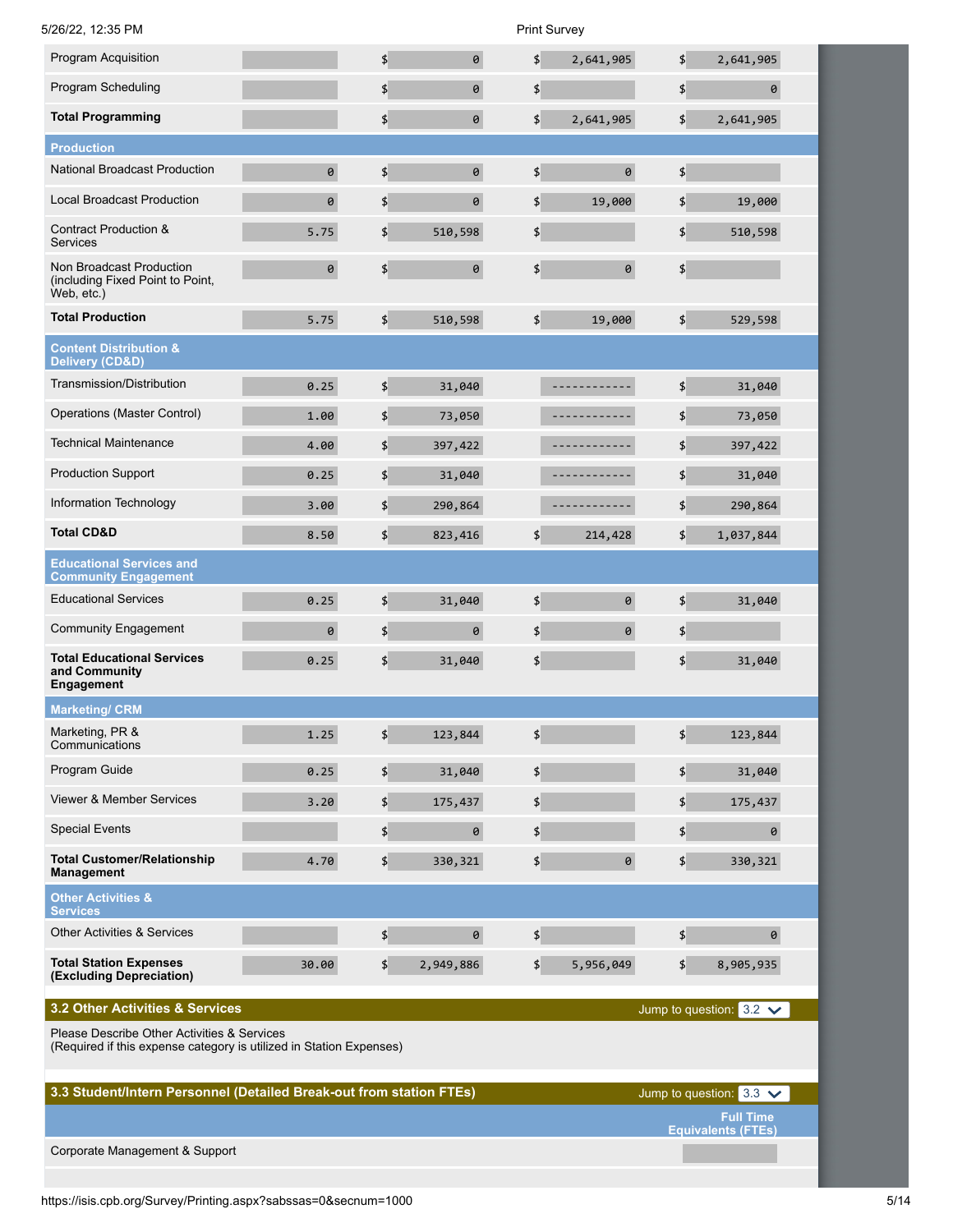| 3.4 In-Kind Expense Detail             | Jump to question: $3.4 \times$ |
|----------------------------------------|--------------------------------|
|                                        | <b>In-Kind Expenses \$</b>     |
| Corporate Management & Support         | $\boldsymbol{\mathsf{S}}$      |
| Development                            | $\boldsymbol{\mathsf{S}}$      |
| Auction                                | $\boldsymbol{\mathsf{S}}$      |
| Underwriting                           | $\frac{1}{2}$                  |
| Programming                            | $\boldsymbol{\phi}$            |
| Production                             | $\boldsymbol{\phi}$            |
| CD&D                                   | $\frac{4}{5}$                  |
| <b>Educational Services</b>            | $\frac{1}{2}$                  |
| <b>Community Engagement</b>            | $\frac{4}{5}$                  |
| Customer/Relationship Management       | $\frac{4}{5}$                  |
| <b>Other Activities &amp; Services</b> | $\boldsymbol{\phi}$            |
| <b>Total Station In-Kind Expenses</b>  | \$<br>0                        |
|                                        |                                |

| 3.5 Indirect Support Expense Detail                                       | Jump to question: $3.5 \checkmark$ |
|---------------------------------------------------------------------------|------------------------------------|
|                                                                           | <b>Indirect Expenses \$</b>        |
| Indirect Support - Occupancy                                              | 232,310                            |
| Indirect Support-Transmitter Power                                        |                                    |
| Indirect Support - All Other Expenses                                     | 1,300,289                          |
| <b>Total Station Indirect Support</b>                                     | 1,532,599                          |
| <b>Total Station In-Kind Plus Indirect (Including Occupancy) Expenses</b> | 1,532,599                          |

| 3.6 Capital Expenses and Related Items      |                              |                                       | Jump to question: $3.6 \checkmark$ |
|---------------------------------------------|------------------------------|---------------------------------------|------------------------------------|
|                                             | <b>Capital Expenses (\$)</b> | <b>Depreciation/Amortization (\$)</b> | (\$) Funded Depreciation           |
| Land and Buildings                          |                              |                                       |                                    |
| Administrative and General Office Equipment |                              | 536,140                               |                                    |
| <b>Production Equipment</b>                 |                              |                                       |                                    |
| CD&D and IT Equipment                       |                              |                                       |                                    |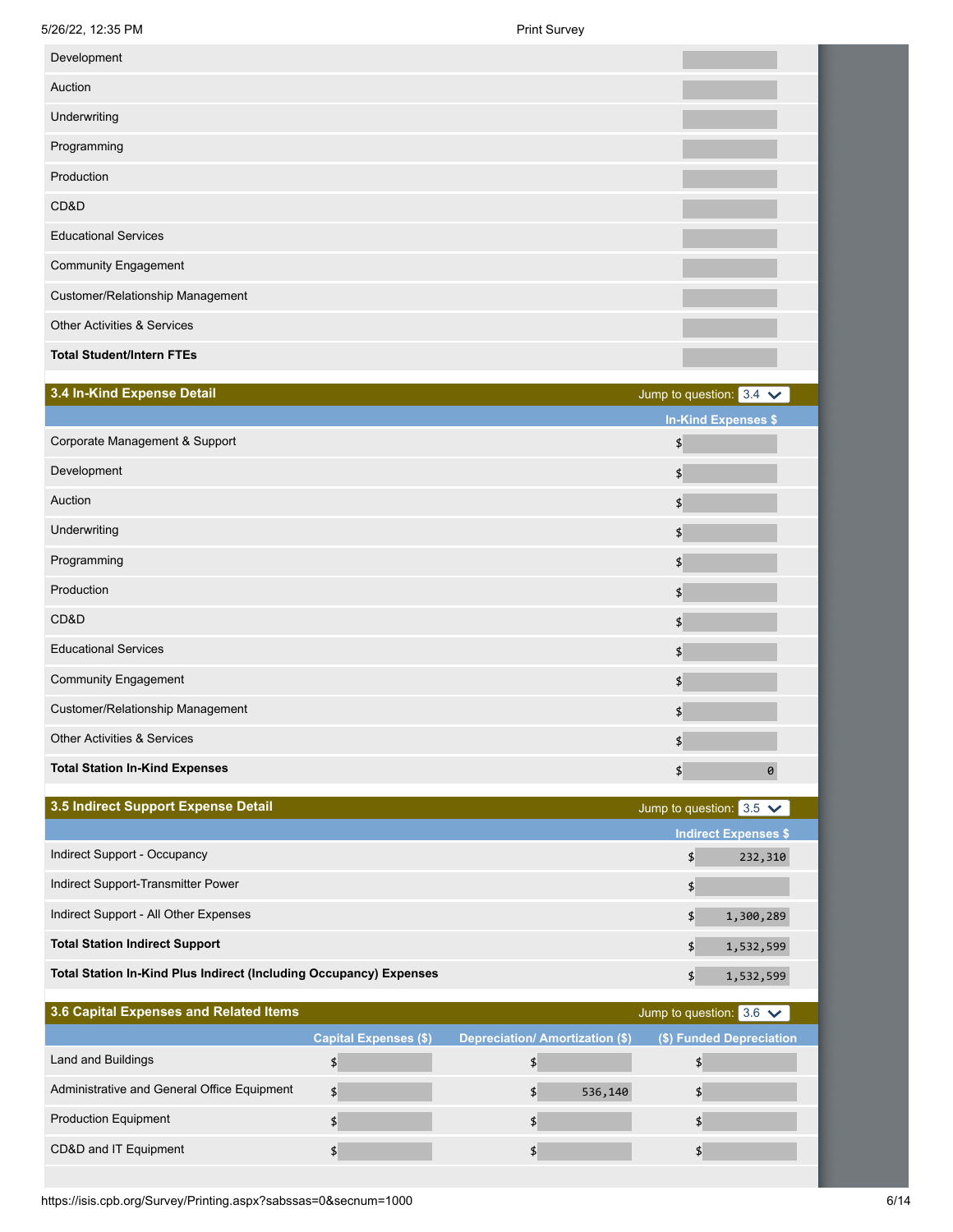| 5/26/22. 12:35 PM                                                                                      |                            |                                                                                                                                                         | <b>Print Survey</b> |                           |         |                                |                       |
|--------------------------------------------------------------------------------------------------------|----------------------------|---------------------------------------------------------------------------------------------------------------------------------------------------------|---------------------|---------------------------|---------|--------------------------------|-----------------------|
| Production Content (Capitalization and<br>Amortization of Shows/Content)                               | \$                         |                                                                                                                                                         | \$                  |                           |         | \$                             |                       |
| <b>Other Capital Expenditures</b>                                                                      | \$                         |                                                                                                                                                         | \$                  |                           |         | \$                             |                       |
| <b>Total</b>                                                                                           | \$                         | 0                                                                                                                                                       | \$                  | 536,140                   |         | \$                             | $\boldsymbol{\theta}$ |
| <b>Total Station Expenses (Including</b><br>Depreciation)                                              |                            | -------                                                                                                                                                 | \$                  | 9,442,075                 |         |                                |                       |
| Comments                                                                                               |                            |                                                                                                                                                         |                     |                           |         |                                |                       |
| <b>Question</b>                                                                                        | <b>Comment</b>             |                                                                                                                                                         |                     |                           |         |                                |                       |
| Direct, Indirect & In-Kind Expenses:<br><b>Total Station</b>                                           |                            | tv and radio tower facility project now complete.                                                                                                       |                     |                           |         |                                |                       |
| <b>Total Operating Expenses: Total</b><br>Corporate Management & Support                               |                            | staffing changes and contract support represent the difference                                                                                          |                     |                           |         |                                |                       |
| <b>Total Station Operating Expenses</b><br>(excluding Depreciation)                                    | the difference.            | TV transmitter and radio transmitter facility is fully offline and those<br>assets are now off the books. the depreciation from that represents         |                     |                           |         |                                |                       |
| <b>Total Operating Expenses: Total</b><br>CD&D                                                         | expenses recur.            | The transmitter project is complete and we did not have those                                                                                           |                     |                           |         |                                |                       |
| <b>Total Operating Expenses: Total</b><br><b>Educational Services and</b><br><b>Community Outreach</b> |                            | HPM did not produce and broadcast the Spelling Bee. We produced<br>a virtual Spelling Bee due to Covid-19                                               |                     |                           |         |                                |                       |
| <b>Total Operating Expenses: Total</b><br>Underwriting                                                 |                            | staffing changes due to pandemic reallocated these positions                                                                                            |                     |                           |         |                                |                       |
| Depreciation/Amortization (\$): Total                                                                  | facility was fully online. | in 2021 HPM took radio and tv transmitters off books because new                                                                                        |                     |                           |         |                                |                       |
| 4.1 Corporate Management & Support Expense Detail                                                      |                            |                                                                                                                                                         |                     |                           |         | Jump to question: $4.1 \times$ |                       |
|                                                                                                        |                            |                                                                                                                                                         |                     |                           |         | <b>Direct, Indirect</b>        |                       |
|                                                                                                        |                            |                                                                                                                                                         |                     |                           |         | & In-Kind Expenses (\$)        |                       |
| Do Not Allocate These Expenses to Other Functional Areas                                               |                            |                                                                                                                                                         |                     |                           |         |                                |                       |
| Rent/Lease/Mortgage (excluding tower lease payments)                                                   |                            |                                                                                                                                                         |                     |                           | \$      |                                |                       |
| Telecommunications and Utilities (excluding Transmitter Power)                                         |                            |                                                                                                                                                         |                     |                           | \$      | 196,918                        |                       |
| Consulting, Contracted & Outsourced Personnel and Services Fees                                        |                            |                                                                                                                                                         |                     |                           | \$      | 109,284                        |                       |
| <b>Legal Fees</b>                                                                                      |                            |                                                                                                                                                         |                     |                           | \$      | 6,486                          |                       |
| <b>Accounting/Payroll Fees</b>                                                                         |                            | \$                                                                                                                                                      | 212,949             |                           |         |                                |                       |
| Governance and Advisory Board Expenses                                                                 |                            |                                                                                                                                                         |                     |                           | \$      | 0                              |                       |
| Insurance - Property, Liability & Other Corporate (Non-Employee Benefits)                              |                            |                                                                                                                                                         |                     |                           | \$      | 16,143                         |                       |
| <b>Facilities Maintenance</b>                                                                          |                            |                                                                                                                                                         |                     |                           | \$      | 113,171                        |                       |
| Professional Development/Training (For All Staff)                                                      |                            |                                                                                                                                                         |                     |                           | \$      | 5,800                          |                       |
| Indirect Support including Occupancy (Excluding Indirect Transmitter Power)                            |                            |                                                                                                                                                         |                     |                           | \$      | 1,532,599                      |                       |
| <b>Interest Expense</b>                                                                                |                            |                                                                                                                                                         |                     |                           | \$      |                                |                       |
| All Other Corporate Management & Support                                                               |                            |                                                                                                                                                         |                     |                           | \$      | 0                              |                       |
| <b>Total Corporate Management &amp; Support</b>                                                        |                            |                                                                                                                                                         |                     |                           | \$      | 2,193,350                      |                       |
| Comments                                                                                               |                            |                                                                                                                                                         |                     |                           |         |                                |                       |
| <b>Question</b><br><b>Comment</b>                                                                      |                            |                                                                                                                                                         |                     |                           |         |                                |                       |
| <b>Total Corporate</b><br>Management & Support<br><b>Expenses</b>                                      |                            | the difference is the total of All-other from a previous business leader who<br>completed 2020 survey. we can accurately confirm the number put in 2021 |                     |                           |         |                                |                       |
| 5.1 Membership Revenue (<\$1,000)                                                                      |                            |                                                                                                                                                         |                     |                           |         | Jump to question: $5.1 \times$ |                       |
|                                                                                                        | New $($ )                  | Renewal (\$)                                                                                                                                            | Re-join (\$)        | Add-Gift (\$)             |         | <b>Total</b>                   |                       |
| Pledge/On Air<br>$\boldsymbol{\mathsf{S}}$                                                             | 109,183<br>\$              | 67,653<br>\$                                                                                                                                            | 129,064             | $\boldsymbol{\mathsf{S}}$ | 137,856 | $\boldsymbol{\phi}$<br>443,756 |                       |

Direct Mail \$ 1,521 \$ 305,627 \$ 144,031 \$ 205,335 \$ 656,514

https://isis.cpb.org/Survey/Printing.aspx?sabssas=0&secnum=1000 7/14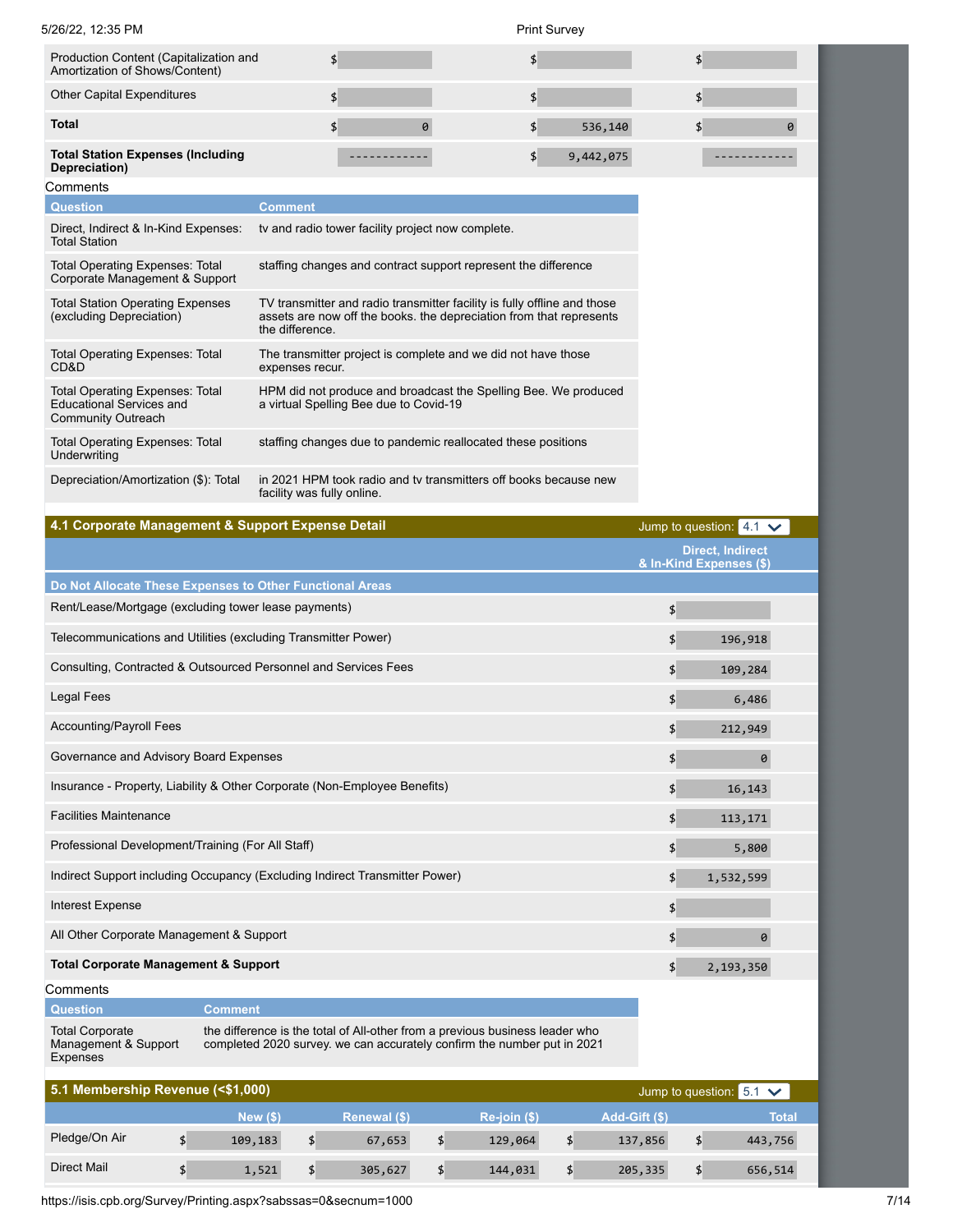| 5/26/22, 12:35 PM |  |
|-------------------|--|
|                   |  |

Print Survey

| Telemarketing                | Ø       | 403             | 15            | 105           | 523             |
|------------------------------|---------|-----------------|---------------|---------------|-----------------|
| Web/Online                   | 123,901 | \$<br>160,624   | \$<br>140,212 | 129,385       | \$<br>554,122   |
| Other Membership<br>Programs | 644,327 | \$<br>551,189   | \$<br>469,899 | \$<br>226,467 | \$<br>1,891,882 |
| <b>Total</b>                 | 878,932 | \$<br>1,085,496 | \$<br>883,221 | \$<br>699,148 | \$<br>3,546,797 |

| 5.2 Membership - # of Donors (<\$1,000)<br>Jump to question: $5.2 \times$ |           |                |             |              |                |
|---------------------------------------------------------------------------|-----------|----------------|-------------|--------------|----------------|
|                                                                           | New $(#)$ | Renewal (#)    | Re-join (#) | <b>Total</b> | Add-Gift ((#)) |
| Pledge/On Air                                                             | 670       | 409            | 797         | 1,876        | 995            |
| Direct Mail                                                               | 16        | 2,626          | 1,442       | 4,084        | 2,825          |
| Telemarketing                                                             | $\theta$  | $\overline{2}$ |             | 3            | $\mathbf{1}$   |
| Web/Online                                                                | 1,247     | 1,167          | 1,184       | 3,598        | 1,223          |
| <b>Other Membership</b><br>Programs                                       | 6,676     | 2,995          | 3,500       | 13,171       | 1,944          |
| <b>Total</b>                                                              | 8,609     | 7,199          | 6,924       | 22,732       | 6,988          |

| 5.3 Cumulative Annual Gifts (Membership and Major Giving)<br>Jump to question: $5.3 \checkmark$ |                      |                     |                             |  |  |
|-------------------------------------------------------------------------------------------------|----------------------|---------------------|-----------------------------|--|--|
|                                                                                                 | Number of Donors (#) | Number of Gifts (#) | <b>Amount of Gifts (\$)</b> |  |  |
| \$1 to \$999                                                                                    | 22,732               | 29,720              | 3,546,797                   |  |  |
| \$1,000 to \$9,999                                                                              | 763                  | 1,363               | 1,493,469                   |  |  |
| \$10,000 and above                                                                              | 39                   | 86                  | 1,074,257                   |  |  |
| <b>Total</b>                                                                                    | 23,534               | 31,169              | 6,114,523                   |  |  |

| 5.4 Gift Type Detail          | Jump to question: $5.4 \times$ |
|-------------------------------|--------------------------------|
|                               | <b>Total</b>                   |
| Matching Gifts (\$ Amount)    | 132,949                        |
| Sustainer Gifts (# of Donors) | 11,913                         |
| Sustainer Gifts (\$ Amount)   | 2,002,187                      |

| 5.5 Planned Giving Revenue Detail |                           | Jump to question: $5.5 \checkmark$ |
|-----------------------------------|---------------------------|------------------------------------|
|                                   | <b>Realized in FY (#)</b> | <b>Realized in FY (\$)</b>         |
| Total amount of Planned Giving    | 16                        | 27,975                             |
| <b>Total</b>                      |                           | 27,975                             |

| <b>5.6 Endowment Fund Detail</b>               | Jump to question: $5.6 \checkmark$ |
|------------------------------------------------|------------------------------------|
|                                                | <b>Endowment Fund (\$)</b>         |
| Value of Fund at start of Fiscal Year?         | 707,759<br>\$                      |
| New Endowment Contributions                    | $\frac{4}{5}$<br>25,000            |
| <b>Realized Investment Gains</b>               | \$<br>111,603                      |
| Unrealized Investment Gains (Losses)           | \$<br>114,924                      |
| Discretionary spending from the Endowment Fund | \$                                 |
| Discretionary additions to the Endowment Fund  | \$                                 |
| Value of Fund at end of Fiscal Year?           | \$<br>959,286                      |
| Value of pledged gifts not yet received?       | \$                                 |
|                                                |                                    |
| <b>5.7 Development Expenses</b>                | Jump to question: $5.7 \times$     |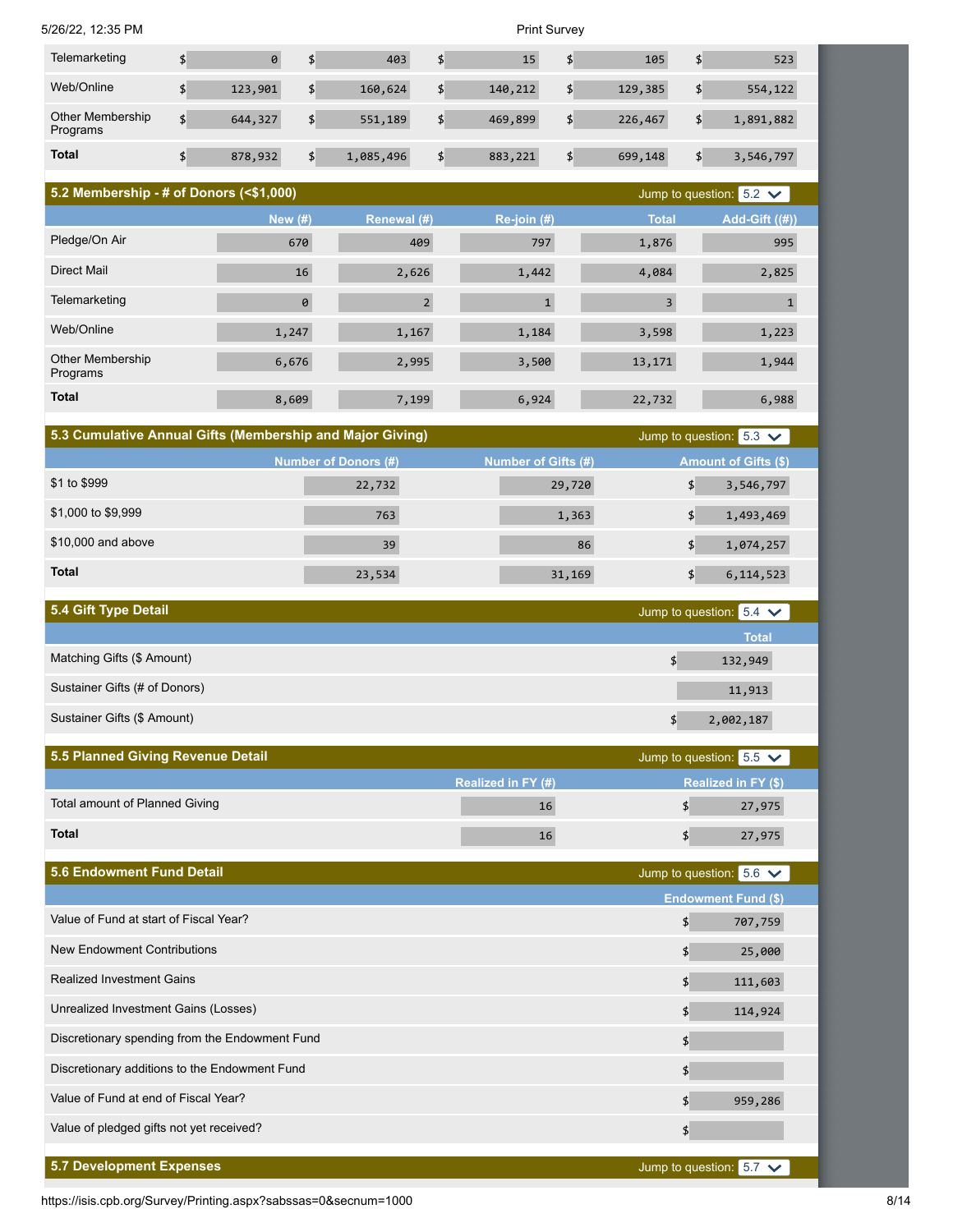|                                                                 |         | <b>Direct</b><br>& In-Kind Expenses (\$) |
|-----------------------------------------------------------------|---------|------------------------------------------|
| Premiums' Total                                                 |         | 347,100<br>\$                            |
| Consulting, Contracted & Outsourced Personnel and Services Fees |         | 244,997<br>\$                            |
| Other Expenses                                                  |         | 212,055<br>\$                            |
| <b>Total</b>                                                    |         | 804,152<br>\$                            |
| Comments                                                        |         |                                          |
| <b>Question</b>                                                 | Comment |                                          |

No Comments for this section

| 6.1 Underwriting Revenue Detail          | Jump to question: $6.1 \checkmark$ |  |
|------------------------------------------|------------------------------------|--|
|                                          | Revenue (\$)                       |  |
| <b>National Production Underwriting</b>  | 0<br>\$                            |  |
| <b>Local Production Underwriting</b>     | 0<br>\$                            |  |
| Spot/Run of Schedule Underwriting        | 470,503<br>\$                      |  |
| <b>Educational Services Underwriting</b> | $\theta$<br>\$                     |  |
| <b>Community Engagement Underwriting</b> | $\theta$<br>\$                     |  |
| Special Events/Other Underwriting        | 0<br>\$                            |  |
| <b>Total</b>                             | 470,503<br>\$                      |  |

| 6.2 Production Underwriter Detail (National and Local Production Underwriting)                                      |                                | Jump to question: $6.2 \times$ |              |
|---------------------------------------------------------------------------------------------------------------------|--------------------------------|--------------------------------|--------------|
|                                                                                                                     | <b>Total # of Underwriters</b> |                                | Revenue (\$) |
| Individuals                                                                                                         |                                |                                | 0            |
| <b>Businesses (For Profit Entities)</b>                                                                             |                                |                                | 0            |
| Foundations (Not For Profit Entities)                                                                               |                                |                                | 0            |
| Government (Federal, State and Local and Other Gov't)                                                               |                                |                                | Ø            |
| All Other (CPB, PBS, NPR, Other Public Broadcasting Stations & Entities, Colleges &<br>Universities, and All Other) |                                | \$                             |              |
| <b>Total</b>                                                                                                        |                                |                                |              |

| 6.3 Spot/Run of Schedule Underwriter Detail                                                                         |                                | Jump to question: $6.3 \checkmark$ |
|---------------------------------------------------------------------------------------------------------------------|--------------------------------|------------------------------------|
|                                                                                                                     | <b>Total # of Underwriters</b> | Revenue (\$)                       |
| Individuals                                                                                                         |                                | 0                                  |
| Businesses (For Profit Entities)                                                                                    |                                | 224,480<br>\$                      |
| Foundations (Not For Profit Entities)                                                                               |                                | 170,679<br>\$                      |
| Government (Federal, State and Local and Other Gov't)                                                               | $\boldsymbol{\theta}$          | \$<br>0                            |
| All Other (CPB, PBS, NPR, Other Public Broadcasting Stations & Entities, Colleges &<br>Universities, and All Other) |                                | 75,344<br>\$                       |
| <b>Total</b>                                                                                                        | 23                             | 470,503                            |

| 6.4 Underwriting Detail - Expenses                              | Jump to question: $6.4 \times$           |
|-----------------------------------------------------------------|------------------------------------------|
|                                                                 | <b>Direct</b><br>& In-Kind Expenses (\$) |
| Consulting, Contracted & Outsourced Personnel and Services Fees | 83,214                                   |
| <b>Other Expenses</b>                                           |                                          |
| <b>Total</b>                                                    | 83,214                                   |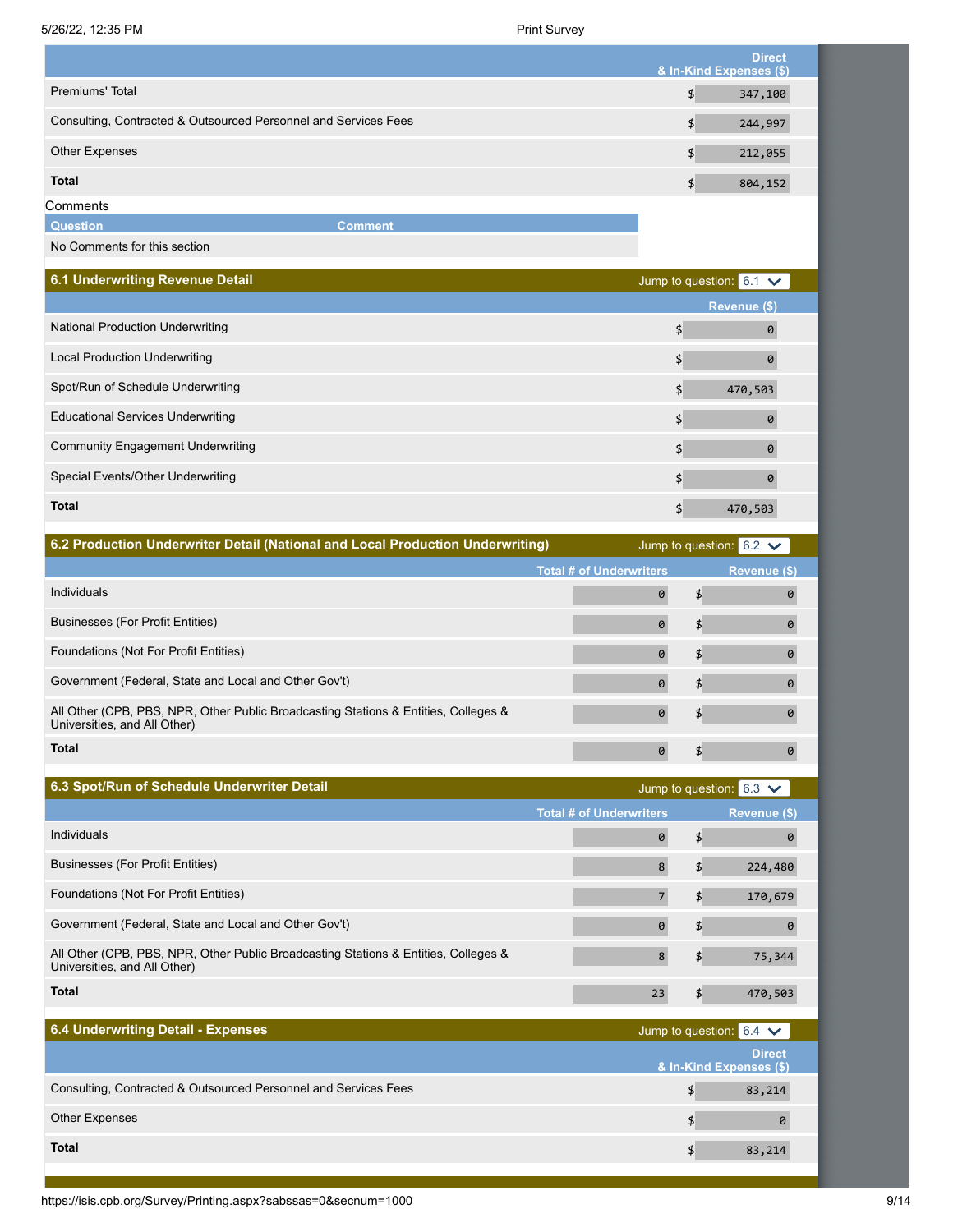| 6.5 Spot/Run of Schedule Underwriting Contracts & Renewal Rate  |                                          | <b>Print Survey</b>                                                                                                     | Jump to question: $6.5 \times$      |                                              |
|-----------------------------------------------------------------|------------------------------------------|-------------------------------------------------------------------------------------------------------------------------|-------------------------------------|----------------------------------------------|
|                                                                 |                                          |                                                                                                                         |                                     | <b>Amount</b>                                |
|                                                                 |                                          | Total Number of separate underwriting contracts during the fiscal year (Generated Revenue in Question 6.3)?             |                                     | 42                                           |
| Underwriter Renewal Rate? (%)                                   |                                          |                                                                                                                         |                                     | 29.00                                        |
| Comments                                                        |                                          |                                                                                                                         |                                     |                                              |
| <b>Question</b>                                                 | <b>Comment</b>                           |                                                                                                                         |                                     |                                              |
| <b>Total Underwriting Revenue</b>                               |                                          | The spot/run of schedule underwriting and educational services<br>underwriting detail decreased due to covid-19 impact. |                                     |                                              |
| Total Spot/Run of Schedule<br>Underwriting Revenue (\$)         | impact.                                  | The spot/run of schedule underwriting detail decreased due to covid-19                                                  |                                     |                                              |
| <b>7.1 Program Acquisition Expenses</b>                         |                                          |                                                                                                                         | Jump to question: $7.1 \times$      |                                              |
|                                                                 | <b>Direct</b><br>& In-Kind Expenses (\$) | # of Hours of Programming Aired on<br><b>Main Broadcast Channel</b><br>(1 Stream)                                       | <b>All Other Broadcast Channels</b> | # of Hours of<br><b>Programming Aired on</b> |
| PBS Programs - NPS                                              | ------------                             | 5,056.00                                                                                                                |                                     | 12,453.00                                    |
| PBS Programs - PFP                                              |                                          | 750.00                                                                                                                  |                                     | 93.00                                        |
| PBS Programs - PBS Plus &<br>Other                              | $- - - - - -$                            | 548.00                                                                                                                  |                                     | 1,839.00                                     |
| PBS Programs - Total                                            | \$<br>2,411,054                          | 6,354.00                                                                                                                |                                     | 14,385.00                                    |
| <b>NETA</b>                                                     | \$                                       | 512.00                                                                                                                  |                                     | 2,233.00                                     |
| <b>BBC</b>                                                      | \$<br>73,900                             | 483.00                                                                                                                  |                                     |                                              |
| <b>APT</b>                                                      | \$<br>34,700                             | 786.00                                                                                                                  |                                     | 6,288.00                                     |
| Movie Packages (Other<br>Distributors)                          | \$                                       |                                                                                                                         |                                     |                                              |
| All Other Program Acquisitions<br>(Other Distributors)          | \$<br>67,001                             | 74.00                                                                                                                   |                                     | 1,630.00                                     |
| <b>Local Productions</b>                                        |                                          | 9.00                                                                                                                    |                                     | 3.00                                         |
| <b>Total</b>                                                    | 2,586,655<br>\$                          | 8,218.00                                                                                                                |                                     | 24,539.00                                    |
| 7.2 Program Acquisition & Scheduling Expenses                   |                                          |                                                                                                                         | Jump to question: $7.2 \times$      |                                              |
|                                                                 |                                          |                                                                                                                         |                                     | <b>Direct</b><br>& In-Kind Expenses (\$)     |
| <b>Program Acquisitions</b>                                     |                                          |                                                                                                                         | \$                                  | 2,586,655                                    |
| Consulting, Contracted & Outsourced Personnel and Services Fees |                                          |                                                                                                                         | \$                                  | 55,250                                       |
| <b>Other Expenses</b>                                           |                                          |                                                                                                                         | \$                                  | 0                                            |
| <b>Total</b>                                                    |                                          |                                                                                                                         | \$                                  | 2,641,905                                    |
| 7.3 PBS Program Differentiation                                 |                                          |                                                                                                                         | Jump to question: $7.3 \times$      |                                              |

Total Area Population Households (#)

Estimated Total Commercial TV Ad Revenue (\$)

**Comments** 

**Question Comment**

Program Acquisition & Scheduling Expenses: Consulting, Contracted & Outsourced Personnel and Services Fees

**8.1 Content Production Expenses (Direct & In-Kind Expenses)**

Jump to question:  $8.1 \times$ 

Annual fees for The Programming Service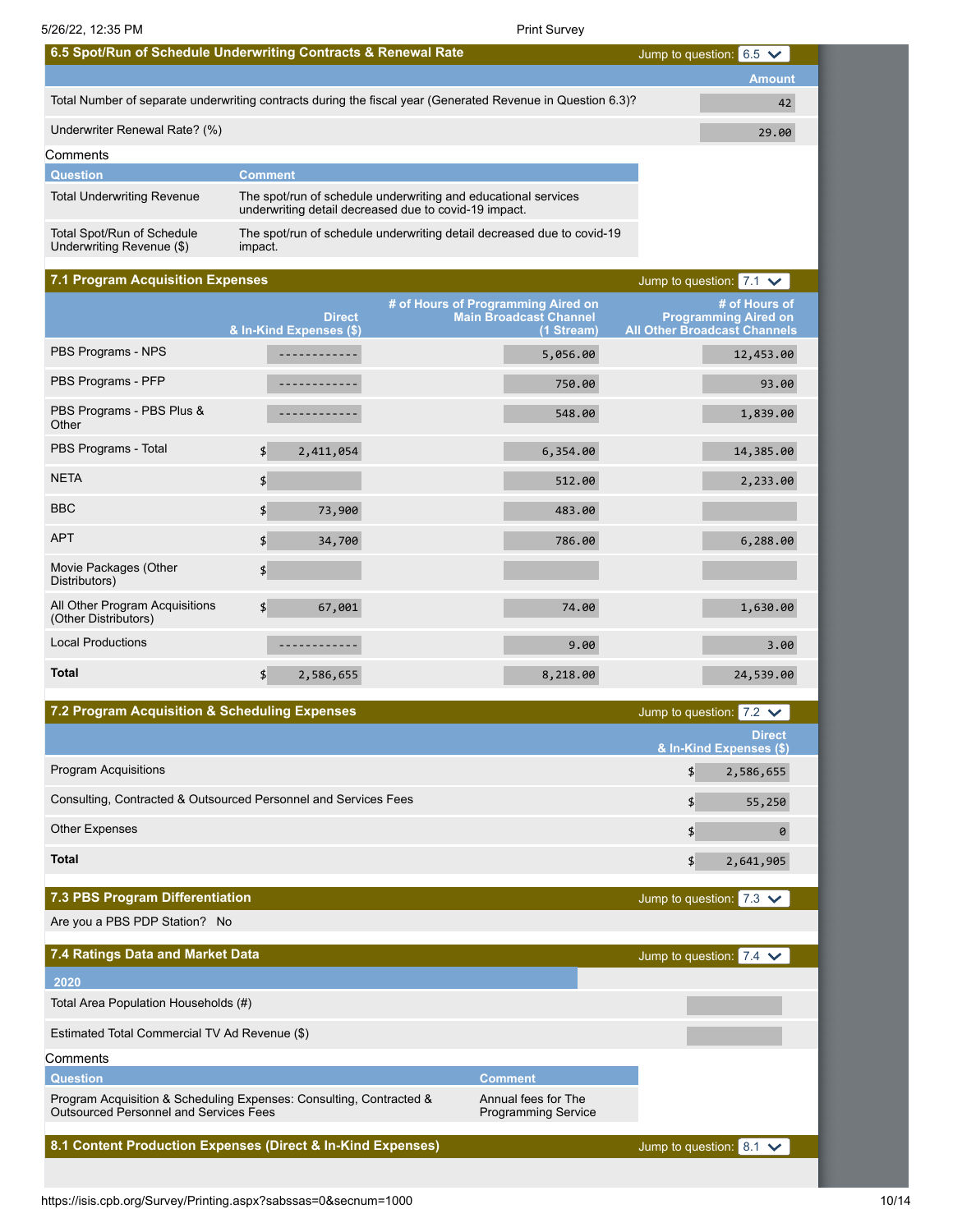|                                                                                                                              | <b>National</b><br><b>Broadcast Production</b> | Local<br><b>Broadcast Production</b> | <b>Non Broadcast Production</b><br>(Includes Fixed Point to<br>Point Delivery, Web, etc.) |
|------------------------------------------------------------------------------------------------------------------------------|------------------------------------------------|--------------------------------------|-------------------------------------------------------------------------------------------|
| Contracted Personnel (including Outside<br>Producers, Directors, Talent/On Air Hosts etc.),<br>Services and Equipment Rental |                                                | 19,000                               |                                                                                           |
| <b>Other Expenses</b>                                                                                                        |                                                |                                      |                                                                                           |
| <b>Total Production Services Expenses</b>                                                                                    | 0                                              | 19,000                               |                                                                                           |

**8.2 Content Production Intended for Station use (by type)**

| Jump to question: 8.2 |  |
|-----------------------|--|

|                                             | # of Hours of National      | # of Hours of Local         | # of Hours of Non Broadcast<br><b>Production (Includes Fixed</b><br>Point to Point Delivery, Web, |
|---------------------------------------------|-----------------------------|-----------------------------|---------------------------------------------------------------------------------------------------|
|                                             | <b>Broadcast Production</b> | <b>Broadcast Production</b> | etc.                                                                                              |
| State/local government or election coverage |                             |                             |                                                                                                   |
| Informational call-in broadcast             |                             |                             |                                                                                                   |
| <b>News</b>                                 |                             |                             |                                                                                                   |
| <b>Public Affairs</b>                       |                             | 1.00                        | 2.00                                                                                              |
| <b>Arts and Culture</b>                     |                             | 6.00                        |                                                                                                   |
| Sports Programming                          |                             |                             |                                                                                                   |
| Pledge Programs, Pledge Breaks & Auction    |                             |                             |                                                                                                   |
| Educational                                 |                             | 2.00                        | 1.00                                                                                              |
| <b>All Other Productions</b>                |                             |                             |                                                                                                   |
| <b>Total Number of Hours</b>                |                             | 9.00                        | 3.00                                                                                              |
| Total Hours using Closed-Captioning         |                             | 9.00                        |                                                                                                   |
| Total Hours using the SAP Channel           |                             |                             |                                                                                                   |
| Comments                                    |                             |                             |                                                                                                   |

| <b>Question</b>                                                                                       | Comment                                                                                                                                                             |
|-------------------------------------------------------------------------------------------------------|---------------------------------------------------------------------------------------------------------------------------------------------------------------------|
| Local Broadcast Production Expenses:<br>Contracted Services, Personnel and<br><b>Equipment Rental</b> | Local production fees for "A Conversation with Dr. H. L. Gates" and<br>"Strom Ready." Two community-focused local productions that<br>required outsourced services. |
| Total # of Local Production Hours:<br><b>Public Affairs</b>                                           | Storm Ready                                                                                                                                                         |
| Total # of Local Production Hours:<br><b>Educational</b>                                              | Conversation with Dr. Henry Louis Gates                                                                                                                             |

| 9.1 Revenue Generated by Content Distribution & Delivery Activities                         | Jump to question: $9.1 \checkmark$ |   |
|---------------------------------------------------------------------------------------------|------------------------------------|---|
|                                                                                             | Revenue (\$)                       |   |
| <b>Tower Lease</b>                                                                          | \$                                 | 0 |
| <b>ITFS/Alternative Transmission Services</b>                                               | \$                                 | 0 |
| Uplink/Teleconferencing Services                                                            | \$                                 | Ø |
| <b>Facility/Equipment Rental</b>                                                            | \$                                 | 0 |
| Datacasting                                                                                 | \$                                 | Ø |
| Network/Internet Connectivity                                                               | \$                                 | 0 |
| Other Revenue Generated by CD&D (Do not include contributions or grants restricted to CD&D) | \$                                 | 0 |
| <b>Total</b>                                                                                | \$                                 | 0 |
|                                                                                             |                                    |   |
| 9.2 Content Distribution & Delivery Expenses                                                | Jump to question: $9.2 \times$     |   |
|                                                                                             | <b>Direct, Indirect</b>            |   |

**& In-Kind Expenses (\$)**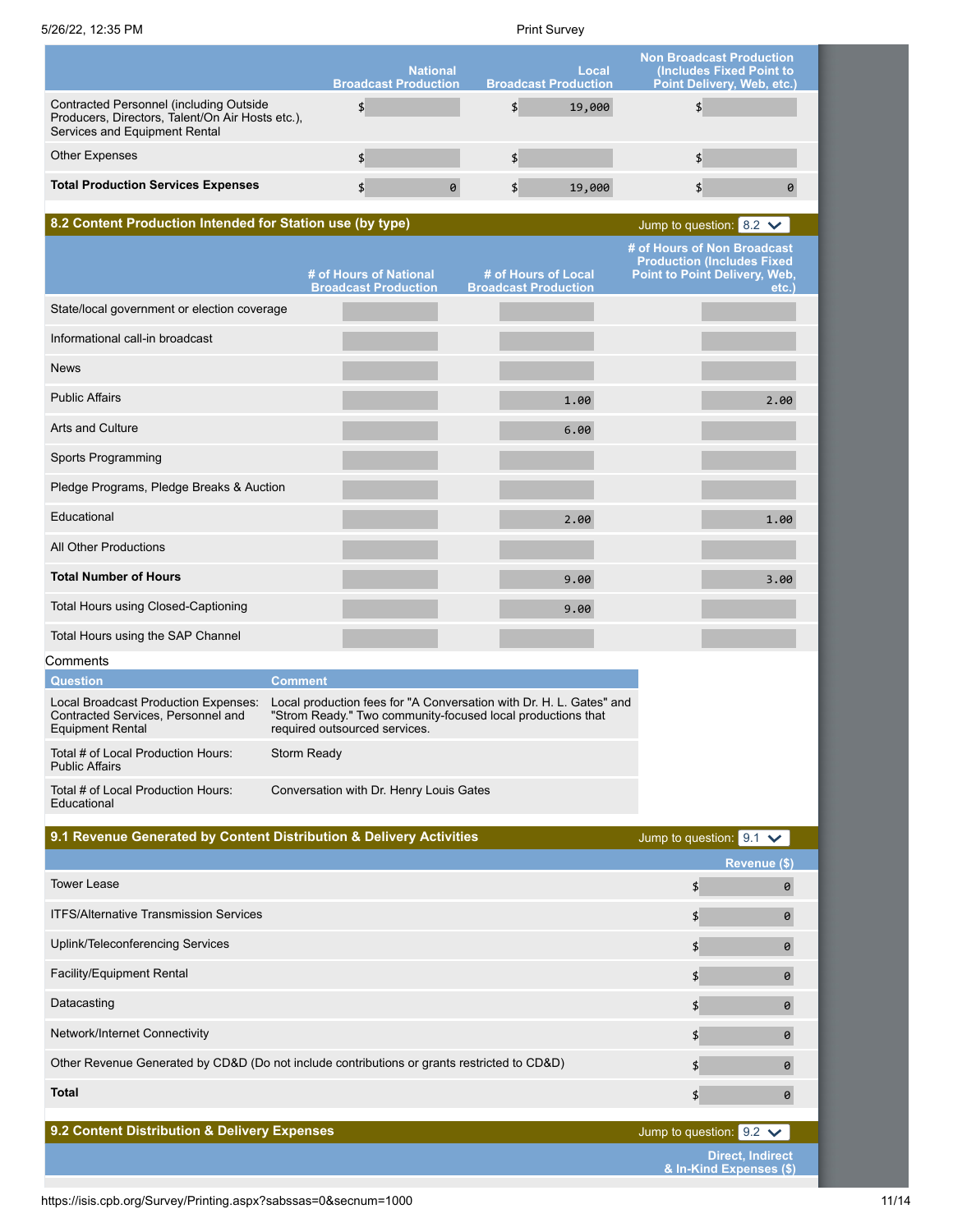| 5/26/22, 12:35 PM                                                                                   | <b>Print Survey</b> |                           |          |
|-----------------------------------------------------------------------------------------------------|---------------------|---------------------------|----------|
| Consulting, Contracted & Outsourced Personnel and Services Fees (excluding Technical Support)       |                     | \$                        | $\theta$ |
| CD&D and IT Equipment, Replacement Parts and Software (Non-Capital)                                 |                     | \$                        |          |
| Technical, Software and Hardware Support (All CD&D and IT Maintenance Agreements and Support Costs) |                     | \$                        |          |
| <b>STL Fees</b>                                                                                     |                     | \$                        |          |
| Tower Rent/Lease/Mortgage                                                                           |                     | \$                        | 214,428  |
| <b>ITFS/Alternative Transmission Services</b>                                                       |                     | \$                        |          |
| Uplink/Teleconferencing Services                                                                    |                     | \$                        |          |
| Datacasting                                                                                         |                     | \$                        |          |
| Network/Internet Connectivity                                                                       |                     | \$                        |          |
| Transmitter Power (Direct Expense)                                                                  |                     | \$                        |          |
| Indirect Support-Transmitter Power                                                                  |                     | $\boldsymbol{\mathsf{S}}$ |          |
| <b>Interconnection Expenses</b>                                                                     |                     | \$                        |          |
| Other Expenses                                                                                      |                     | \$                        |          |
| <b>Total</b>                                                                                        |                     | \$                        | 214,428  |

| 9.3 Broadcast Capacity                        |            | Jump to question: $9.3 \times$                |
|-----------------------------------------------|------------|-----------------------------------------------|
|                                               | # Operated | <b>Average # of Hours</b><br>per Day Operated |
| <b>UHF Transmitters</b>                       | 0          |                                               |
| <b>VHF Transmitters</b>                       |            | 24.00                                         |
| Translators/Low Power Transmitters (boosters) | $\theta$   |                                               |
| <b>ITFS Channels</b>                          | 0          |                                               |

| <b>9.4 Master Control Facilities</b> |  |  |
|--------------------------------------|--|--|
|                                      |  |  |

| 9.4 Master Control Facilities                 |                |               | Jump to question: $9.4 \times$ |
|-----------------------------------------------|----------------|---------------|--------------------------------|
|                                               |                | <b>Number</b> | <b>Hours per Day</b>           |
| Master Control Facilities - # Operated        |                | 0             |                                |
| Master Control Facilities - Total Hours/Day   |                |               |                                |
| Master Control Facilities - Staffed Hours/Day |                |               |                                |
| Comments                                      |                |               |                                |
| <b>Question</b>                               | <b>Comment</b> |               |                                |

No Comments for this section

ı

| <b>10.1 Educational Services Revenue</b>        | Jump to question:               | $10.1 \times$ |  |
|-------------------------------------------------|---------------------------------|---------------|--|
|                                                 |                                 | Revenue (\$)  |  |
| <b>Federal Grants</b>                           | \$                              | 0             |  |
| <b>Underwriting for Educational Services</b>    | \$                              | Ø             |  |
| Corporate/Foundation Giving                     | \$                              |               |  |
| Fee-For-Service or Entrepreneurial Services     | \$                              |               |  |
| <b>State Government Funding</b>                 | \$                              |               |  |
| Other Revenue Generated by Educational Services | \$                              |               |  |
| <b>Total</b>                                    | \$                              |               |  |
|                                                 |                                 |               |  |
| <b>10.2 Educational Services Expenses</b>       | Jump to question: $10.2 \times$ |               |  |
|                                                 |                                 | <b>Direct</b> |  |

**& In-Kind Expenses (\$)**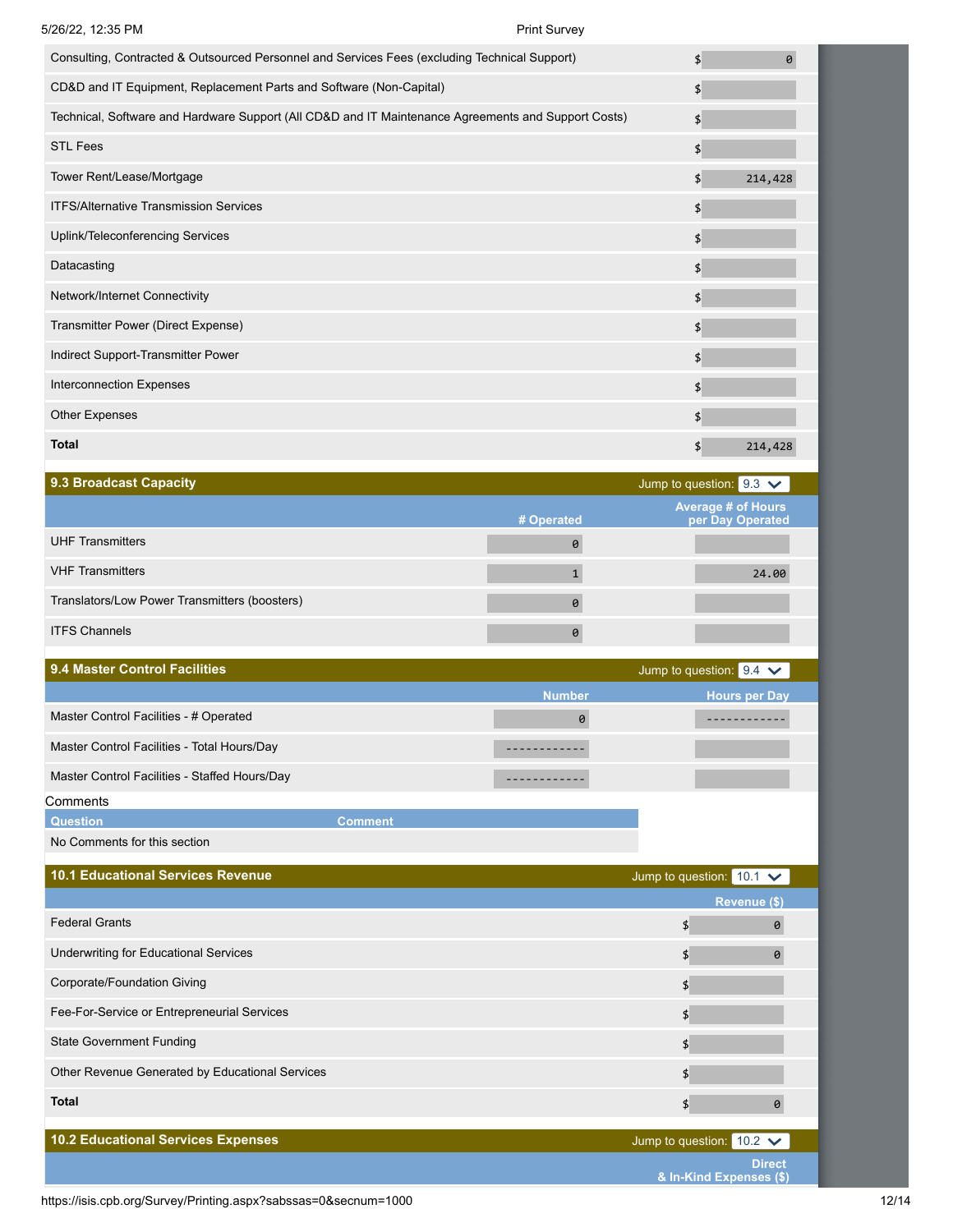| 5/26/22, 12:35 PM                                               | <b>Print Survey</b> |                                          |
|-----------------------------------------------------------------|---------------------|------------------------------------------|
| Consulting, Contracted & Outsourced Personnel and Services Fees |                     |                                          |
| <b>Other Expenses</b>                                           |                     | 0                                        |
| <b>Total</b>                                                    |                     | 0                                        |
| <b>10.3 Educational Content Detail</b>                          |                     | Jump to question: $10.3 \times$          |
|                                                                 |                     | <b>Direct</b><br>& In-Kind Expenses (\$) |

| Create Local Educational Content for Broadcast                                                            |  |
|-----------------------------------------------------------------------------------------------------------|--|
| Create Local Educational Content NOT intended for Broadcast (includes Fixed Point to Point, Web, etc.)    |  |
| Create National Educational Content for Broadcast                                                         |  |
| Create National Educational Content NOT intended for Broadcast (includes Fixed Point to Point, Web, etc.) |  |
| <b>Program Acquisition</b>                                                                                |  |
| <b>Total</b>                                                                                              |  |

| <b>10.4 Educational Content Delivery</b>      |                                                                                                      |                                                                                                 | Jump to question: $10.4 \times$                                                                             |
|-----------------------------------------------|------------------------------------------------------------------------------------------------------|-------------------------------------------------------------------------------------------------|-------------------------------------------------------------------------------------------------------------|
|                                               | # of Hours of Educational Programming<br><b>Aired on Main Broadcast</b><br><b>Channel (1 Stream)</b> | # of Hours of Educational<br><b>Programming Aired on All</b><br><b>Other Broadcast Channels</b> | # of Hours of Educational<br><b>Non-Broadcast Delivery</b><br>(includes Fixed Point<br>to Point, Web, etc.) |
| Children's content<br>(PBSKids)               | 2,080.00                                                                                             | 8,456.00                                                                                        | 8,736.00                                                                                                    |
| K-12 Educational<br>resources                 |                                                                                                      |                                                                                                 |                                                                                                             |
| <b>Adult Basic Education-</b><br>English      |                                                                                                      |                                                                                                 |                                                                                                             |
| Adult Basic Education -<br>Other than English |                                                                                                      |                                                                                                 |                                                                                                             |
| Teacher professional<br>development           |                                                                                                      |                                                                                                 |                                                                                                             |
| Other                                         |                                                                                                      |                                                                                                 |                                                                                                             |
| <b>Total</b>                                  | 2,080.00                                                                                             | 8,456.00                                                                                        | 8,736.00                                                                                                    |

| <b>10.5 Educational Workshops</b>                                  |                       | Jump to question: $10.5 \times$ |                             |  |
|--------------------------------------------------------------------|-----------------------|---------------------------------|-----------------------------|--|
|                                                                    | # of Workshops        |                                 | <b>Total # of Attendees</b> |  |
| Ready to Learn                                                     | 0                     |                                 | 0                           |  |
| Other Pre-K Teacher Professional Development/Training              | 0                     |                                 | ø                           |  |
| Other K-12 Teacher Professional Development/Training               | 0                     |                                 | 0                           |  |
| Other Pre-service Teacher Professional Development/Training        | 0                     |                                 | 0                           |  |
| Other College/University Faculty Professional Development/Training | $\boldsymbol{\theta}$ |                                 | Ø.                          |  |
| Other Professional Development/Training                            | 0                     |                                 | ø                           |  |
| <b>Total</b>                                                       | $\theta$              |                                 | 0                           |  |
| Comments                                                           |                       |                                 |                             |  |
| <b>Question</b><br><b>Comment</b>                                  |                       |                                 |                             |  |
| No Comments for this section                                       |                       |                                 |                             |  |
| 11.1 Community Engagement Revenue                                  |                       | Jump to question: $11.1 \times$ |                             |  |
|                                                                    |                       |                                 | Revenue (\$)                |  |
| Grants (Competitive)                                               |                       | \$                              | ø                           |  |
| Fee-For-Service or Entrepreneurial                                 |                       | \$                              |                             |  |